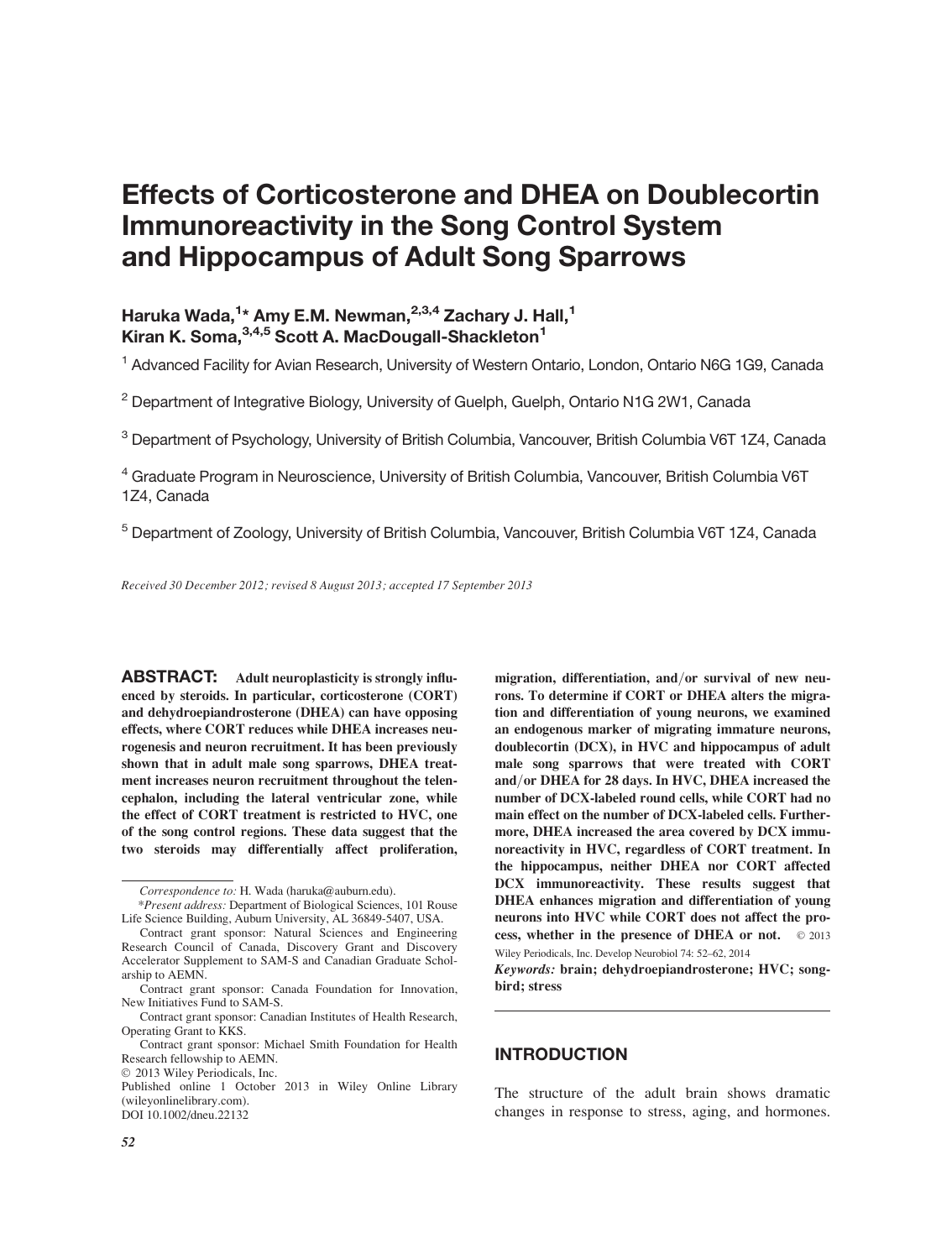The song control system in songbirds is the bestdescribed example and undergoes pronounced structural and cellular changes throughout adulthood. The song control system in songbirds has two pathways: the motor pathway, which is involved in song production and the anterior forebrain pathway (AFP), which is involved in song learning. In the motor pathway, HVC (a proper name) projects onto robust nucleus of the arcopallium (RA), which in turn projects onto the respiratory motor neurons and syrinx (Kirn, 2010). The AFP is analogous to the corticobasal ganglia pathway in mammals and begins at HVC, projecting onto Area X which synapses onto dorsal lateral nucleus of the medial thalamus (DLM). DLM then projects onto lateral magnocellular nucleus of the anterior nidopallium (LMAN), then projects onto either RA or Area X (Vates and Nottebohm, 1995).

The HVC, Area X, and RA show seasonal plasticity (Tramontin and Brenowitz, 2000). However, the increase in HVC volume is due to incorporation of new neurons while the increase in RA volume is due to greater neuron size and spacing (Smith et al., 1997, Tramontin et al., 1998, 2000). Among HVC neurons, only HVC-RA neurons in the motor pathway are replaced in adulthood whereas Area X projecting HVC neurons in AFP are not (Alvarez-Buylla et al., 1988, 1990, Kirn et al., 1991, Scharff et al., 2000). During neuroproliferation and neuron maturation, precursor cells proliferate in the lateral ventricular zone (Goldman and Nottebohm, 1983), and these neural progenitor cells then migrate to HVC and other regions of the forebrain where they differentiate into functional neurons. Not all new neurons survive (Nottebohm, 2002), and thus, the number of mature neurons and the size of associated brain regions result from differential rates of proliferation, migration, and survival of new neurons (Ming and Song, 2005).

The seasonal neuroplasticity is influenced by steroid hormones. The song control nuclei have androgen and estrogen receptors (Ball et al., 2002), as well as glucocorticoid (GC) receptors (Katz et al., 2008, Shahbazi et al., 2011), and administration of steroids affects nuclei volumes and neuron recruitment in the song control system and in the hippocampus (Hp). In male songbirds, testosterone or estradiol implants increase the volume of HVC, RA, and Area X (Nottebohm, 1981, Kirn et al., 1989, Rasika et al., 1994, Smith et al., 1997, Tramontin and Brenowitz, 2000, Tramontin et al., 2003). In the wild, the number of new neurons incorporated into HVC peaks in the fall when the plasma testosterone level is low (Kirn et al., 1994, Tramontin and Brenowitz, 1999, 2000). At the same time, the neuronal turnover is also higher in the

fall, thus the total number of HVC neurons remains less than that of spring. Interestingly, testosterone and estradiol do not solely regulate seasonal behaviour and neuroplasticity. Male song sparrows maintain high aggression throughout the breeding and nonbreeding season. In this species, plasma levels of dehydroepiandrosterone (DHEA, an androgen precursor) remain high during the nonbreeding season compared with testosterone and estradiol (Soma and Wingfield, 2001). Administration of DHEA to male song sparrows increases HVC and RA volumes, as well as the number of bromodeoxyuridine-labeled neurons (BrdU, a marker for neuron recruitment) in HVC and Hp (Soma et al., 2002, Newman et al., 2010).

However, steroid hormones associated with stress have adverse effects on the brain, including the song control system and Hp. Among the song control nuclei, HVC appears to be most sensitive to chronic stress and GCs (Newman et al., 2010). Corticosterone (CORT), the predominant circulating GC in birds, reduces HVC volume, HVC neuron number, and the recruitment of new neurons in HVC (cells labeled with BrdU). In rats, chronic elevation of CORT in vivo and in vitro increases neuron death (Kimonides et al., 1999) and reduces neuron recruitment in Hp (Karishma and Herbert, 2002). Interestingly, this could be prevented by co-administration of DHEA in rats (Kimonides et al., 1999, Karishma and Herbert, 2002). Similar effects were observed in song sparrows where DHEA completely rescued the effects of CORT on volume of, neuronal recruitment into, and number of mature neurons in HVC (Newman et al., 2010). Taken together, these studies suggest that CORT has neurodegenerative effects, while DHEA rescues the detrimental effects of CORT.

The entire process ultimately leading to the recruitment of mature neurons is particularly complex with multiple steps at which these hormones could exert a regulatory effect. It is possible that CORT and DHEA affect different steps of this process, leading to the opposing phenomenon described above. Indeed, in song sparrows, DHEA administration increased the number of BrdU-labeled cells in general, including those throughout the telencephalon and Hp (Newman et al., 2010). In contrast, the reduction of BrdUlabeled cells by CORT was found only in HVC. Because CORT did not reduce BrdU-labeled cells along the ventricular zone, we hypothesize that CORT reduces neuron migration and survival in HVC, while DHEA promotes neuroproliferation as well as neuron migration and survival throughout the telencephalon. Here, we focused on migration and differentiation of immature neurons to HVC and Hp.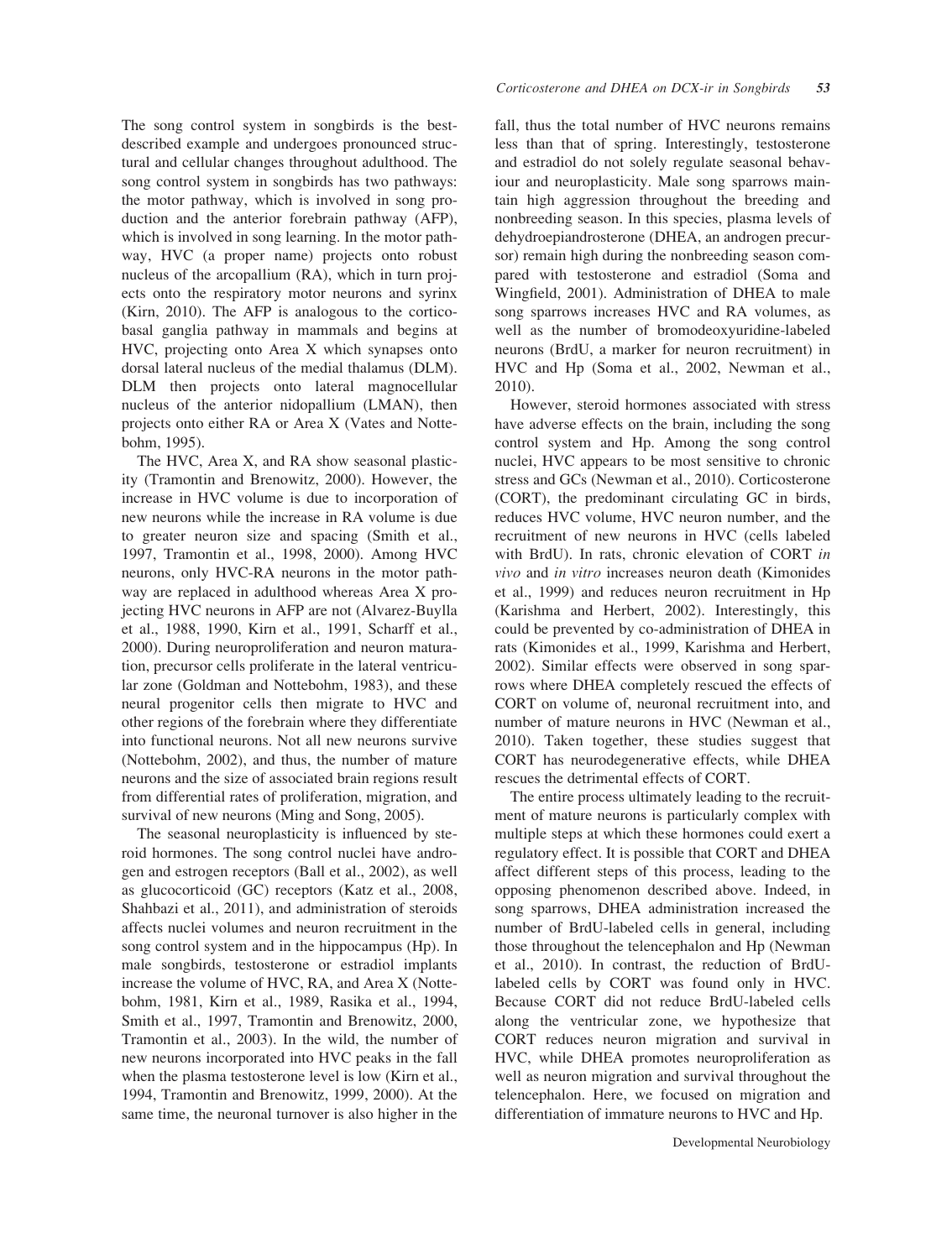#### 54 Wada et al.

To determine how CORT and/or DHEA affect the migration and differentiation of immature neurons in the song control system and Hp, we treated male song sparrows with CORT and/or DHEA and then examined doublecortin (DCX) immunoreactivity. DCX is an endogenous protein expressed only in migrating and differentiating immature neurons (Francis et al., 1999; Gleeson et al., 1999) within 20– 25 days of neuron's birth in the songbird telencephalon (Balthazart et al., 2008). If CORT and DHEA alter only survival of new neurons following migration, then we would expect to see no differences in DCX immunoreactivity in subjects exposed to CORT or DHEA. However, if both CORT and DHEA alter the migration and differentiation of new neurons, then we would expect a lower DCX immunoreactivity in CORT-implanted subjects and a higher DCX immunoreactivity in DHEA-implanted subjects.

#### MATERIALS AND METHODS

#### Animals

This study used the same subjects as in Newman et al. (2010). In June and July of 2007, a total of 36 adult male song sparrows (Melospiza melodia) were captured at Queens University Biological Station or around the University of Western Ontario. Birds were brought to the University of Western Ontario and housed individually in cages in four animal rooms. The photoperiod in all rooms was initially matched to ambient conditions and then was reduced gradually to a short-day photoperiod of 8L:16D. The birds were maintained on the short-day photoperiod for 1 month before the start of the experiment. The short-day photoperiod was used because, in songbirds, neuronal recruitment into HVC is highest during the nonbreeding season (Kirn et al., 1994, Tramontin and Brenowitz, 1999, 2000), and DHEA treatment during this season increases HVC size (Soma et al., 2002). Birds had ad libitum access to food (Mazuri small bird maintenance diet and millet) and water.

In November 2007, subjects were randomly assigned to one of the four treatments: control (two empty implants), CORT (one empty and one CORT implant), DHEA (one empty and one DHEA implant), and  $CORT + DHEA$  (one CORT and one DHEA implant). All four animal rooms had subjects from all four treatments. On the day of implantation (day 0 of experiment), birds were anesthetized with isoflurane (1.5%, 2 L/min  $O_2$ ), and the Silastic implants (CORT: i.d. 1.47 mm, o.d. 1.96 mm, 12 mm in length; DHEA: i.d. 0.76 mm, o.d. 1.65 mm, 7 mm in length) were inserted subcutaneously through a small incision on the back (see Newman et al., 2010 for timelines). The opening of the skin was sealed with veterinary skin adhesive (Nexaband  $S/C$ , Medical Corporation, Raleigh, NC). The efficacy of steroid implants was validated previously in song sparrows (see Newman et al., 2010). Briefly, when silastic

implants containing CORT were incubated in saline solution at  $\sim$  40°C for 28 days, high levels of CORT (above 75  $\mu$ g/mL) were maintained in the media over the full 28 days whether or not the implants had a hole. CORT implants in vivo elevated baseline plasma CORT levels for the first 3 days, then plasma levels became comparable to controls with empty implants for the remainder of the 28 days (plasma collected on day 4, 7, 21, and 28). This is likely because birds increased clearance and/or inhibited the hypothalamic-pituitary-adrenal axis, as shown by the suppressed adrenocortical response on day 7 and 21 (Newman et al., 2010). DHEA implants in vivo elevated plasma DHEA in both DHEA alone and DHEA and CORT group between days 7 and 28. Each bird also received three intramuscular injections of BrdU per day (cat no. B9285; Sigma, St. Louis, MO) on day 3 and on day 4 for the previous study.

On day 28 after implantation, birds were deeply anesthetized using ketamine and xylazine. They were perfused transcardially with heparinized saline, followed by buffered 4% paraformaldehyde. The brain was quickly removed from the skull and placed in  $4\%$  paraformaldehyde ( $\sim$ 24 h) and then in 30% sucrose ( $\sim$ 48 h) at 4°C. Brains were frozen on crushed dry ice and then stored at  $-80^{\circ}$ C. The animal care and experimental procedures used in this experiment were approved by the University of Western Ontario Animal Care and Use Committee.

#### Immunohistochemistry

The immunohistochemistry used an antibody that was previously validated in songbirds, including loss of immunoreactivity after preabsorption and identification of the protein using Western blots (Boseret et al., 2007). Prior to the assay, we optimized the concentration of primary antibody for this species. We tested the primary antibody concentration of 1:200, 250, 500, and 1,000 and determined the optimal concentration to be 1:250. Brains were sliced into 30  $\mu$ m coronal sections on a cryostat and then stored in a cryoprotectant solution of ethylene glycol and polyvinylpyrrolidone at -20 $^{\circ}$ C. Every third section (i.e., 90  $\mu$ m apart) was used to examine DCX immunoreactivity. Free-floating sections were thoroughly rinsed twice with 0.1 M phosphatebuffered saline (PBS; pH 7.5), and then incubated with  $0.5\%$  H<sub>2</sub>O<sub>2</sub> for 15 min to eliminate endogenous peroxidase activity. Sections were rinsed three times with PBS, and then incubated with 10% Normal Horse Serum (cat no. S-2000; Vector Laboratories, Burlingame, CA) in PBS containing  $0.3\%$  Triton X-100 (PBS/T) for 30 min. Sections were incubated with primary antibody made in goat against DCX (polyclonal, 1:250 dilution, cat no. SC-8066; Santa Cruz Biotechnology, Santa Cruz, CA) in  $0.3\%$  PBS/T for  $\sim$ 24 h at 4°C. After rinsing with 0.1% PBS/T, sections were incubated with biotinylated horse anti-goat IgG secondary antibody (1:400 dilution) for 1 hr at room temperature, followed by rinses with  $0.1\%$  PBS/T. Sections were then incubated with avidin-biotin horseradish-peroxidase complex (VectaStain Elite ABC Kit, cat. no. PK 6100;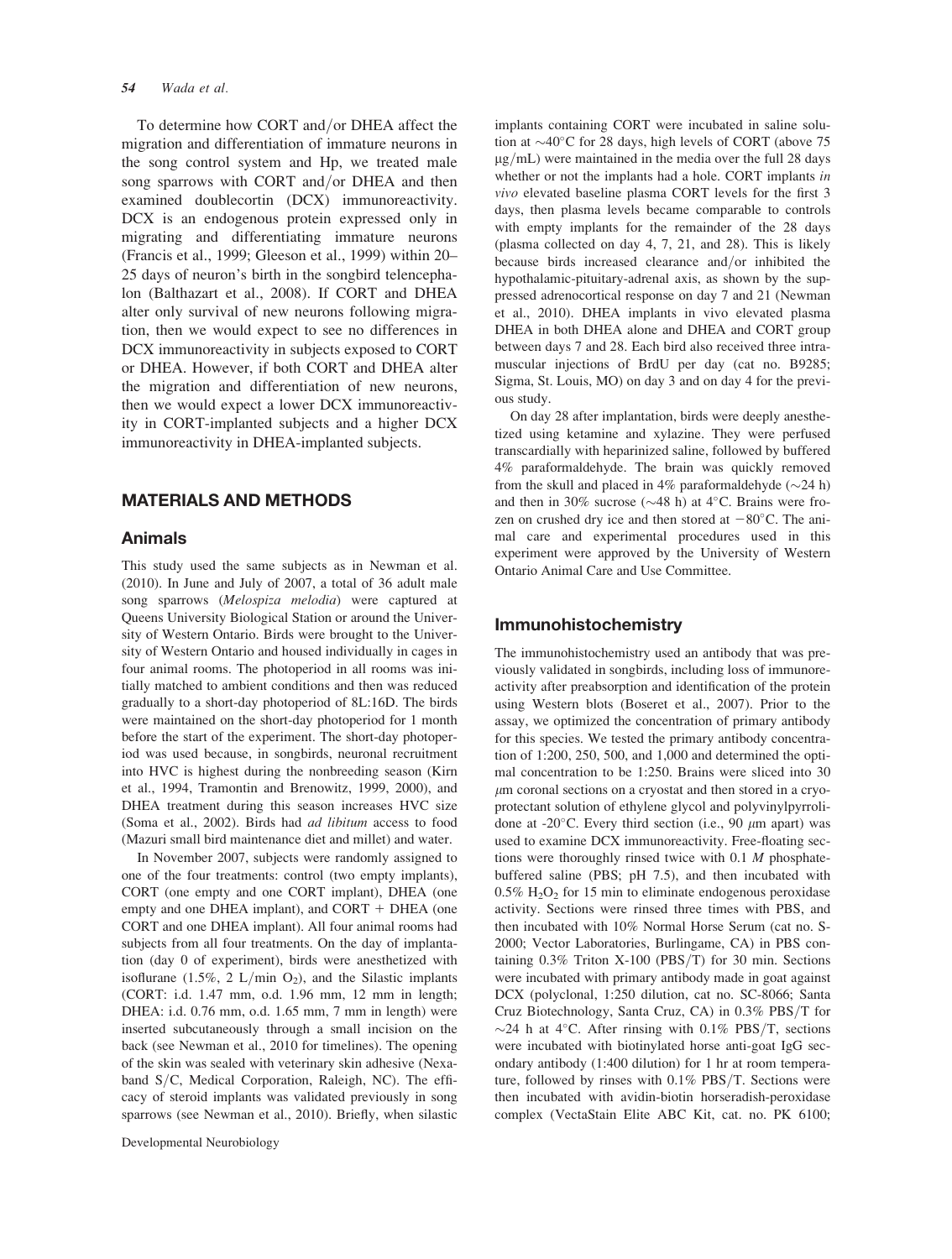

Figure 1 Schematic drawing of a coronal section of a song sparrow telencephalon hemisphere, with two sample squares in and just outside HVC and two sample squares in dorsal and medial hippocampus (Hp). Sample squares indicate the locations at which images were collected for further analysis. Abbreviation: LAD: lamina arcopallialis dorsalis.

Vector Laboratories) at dilution of 1:200 for 1 h, followed by rinses with  $0.1\%$  PBS/T. Immunoreactivity was visualized with 0.04% 3,3'-diaminobenzidine tetrahydrochloride (DAB, cat. no., D5637; Sigma). After rinsing with PBS, sections were mounted on microscope slides, dehydrated gradually with increasing concentrations of ethanol, and cleared of lipids with an organic solvent (NeoClear, cat no. 65038-71; EMD Chemicals, Mississauga, Ontario, Canada). Slides were covered with coverslips and mounting medium (Permount, cat no. SP15; Fisher Scientific).

#### **Microscopy**

Song control nuclei (HVC, Area X, and RA) and Hp of each brain were qualitatively and quantitatively analyzed for DCX-labeled (DCX+) cells using a Leica DM5500B microscope coupled with a Leica DFC 420C camera. The brain regions were first noted for presence or absence of  $DCX +$  cells. In the regions with densely stained cells (HVC and Hp), we analyzed five coronal sections (90  $\mu$ m apart) in both hemispheres. We measured (1) the percentage of a field of view ( $192 \times 257 \ \mu \text{m}^2$ ) covered by DCX+ cell bodies, dendrites, and axons and (2) the number of  $DCX +$  cells. The five sections were selected such that the middle section contained the largest cross-section of HVC. For each of the five sections, two sampling fields were analyzed for each HVC and Hp. For HVC, one field was positioned in the center of HVC, and the other field was positioned just outside of HVC (in the adjacent nidopallium that is ventral to HVC; see Fig. 1). For Hp, one field was positioned dorsomedial to HVC (dorsal Hp), and the other field was positioned at the medial edge of Hp (medial Hp; Fig. 1). The experimenter who compiled and analyzed these images was blind to the treatment group of each subject.

For each field of interest, z-stack images of  $0.63 \mu m$ steps through the focal planes were collected through the  $40\times$  objective lens and were then compiled using a montage mode in Leica Application Suite software. This created an image where all  $DCX +$  cells and projections were in focus. Percent coverage by  $DCX +$  cells and fibers (%) cover) was determined using a threshold feature of the ImageJ program (NIH) after converting images into 32-bit gray scale. As seen before in canaries (Boseret et al., 2007, Balthazart et al., 2008, Yamamura et al., 2011), we observed two types of  $DCX +$  cells: round and fusiform. Round and fusiform  $DCX +$  cells typically represent fully differentiated neurons and migrating neurons, respectively (Balthazart et al., 2008). We counted these cell types separately. When fields of interest were missing due to tissue damage, the percentage cover or cell counts from the other hemisphere were substituted. We only included subjects in the statistical analysis that had 7 or more out of 10 sections (5 sections/hemisphere).

#### Statistical Analyses

Statistical analyses were carried out using PASW (previously SPSS) 18.0. We first tested for lateralization of all dependent variables using paired t-tests. Normality and homogeneity of variances were tested prior to each analysis and corrected via data transformation when appropriate. The effects of CORT and DHEA treatment on percentage  $DCX + cover$  and total number of round and fusiform  $DCX +$  cells in HVC were analyzed using a two-way ANCOVA with DHEA and CORT as fixed factors, respective values in the adjacent field in nidopallium as a covariate, and animal room number as a random factor. The effects of CORT and DHEA treatment on the total number of round and fusiform  $DCX +$  cells in dorsal Hp and medial Hp were analyzed using two-way MANOVA. Results were considered significant at  $\alpha \leq 0.05$  level. Data are presented as mean  $\pm$  SEM.

#### RESULTS

#### **HVC**

DHEA treatment increased DCX staining in HVC. DHEA treatment significantly increased the percentage of the area covered by DCX immunoreactivity, which reflects the density of  $DCX +$  cells and dendrites [Table 1; Fig. 2(A)]. CORT treatment, however, did not affect percentage cover. Nor was there an interaction between CORT and DHEA treatments, indicating that the presence of CORT did not influence the effects of DHEA on  $DCX + in HVC$ .

We observed both round  $DCX +$  cells and fusiform  $DCX +$  cells in HVC. Similar to percentage cover, DHEA treatment significantly increased the total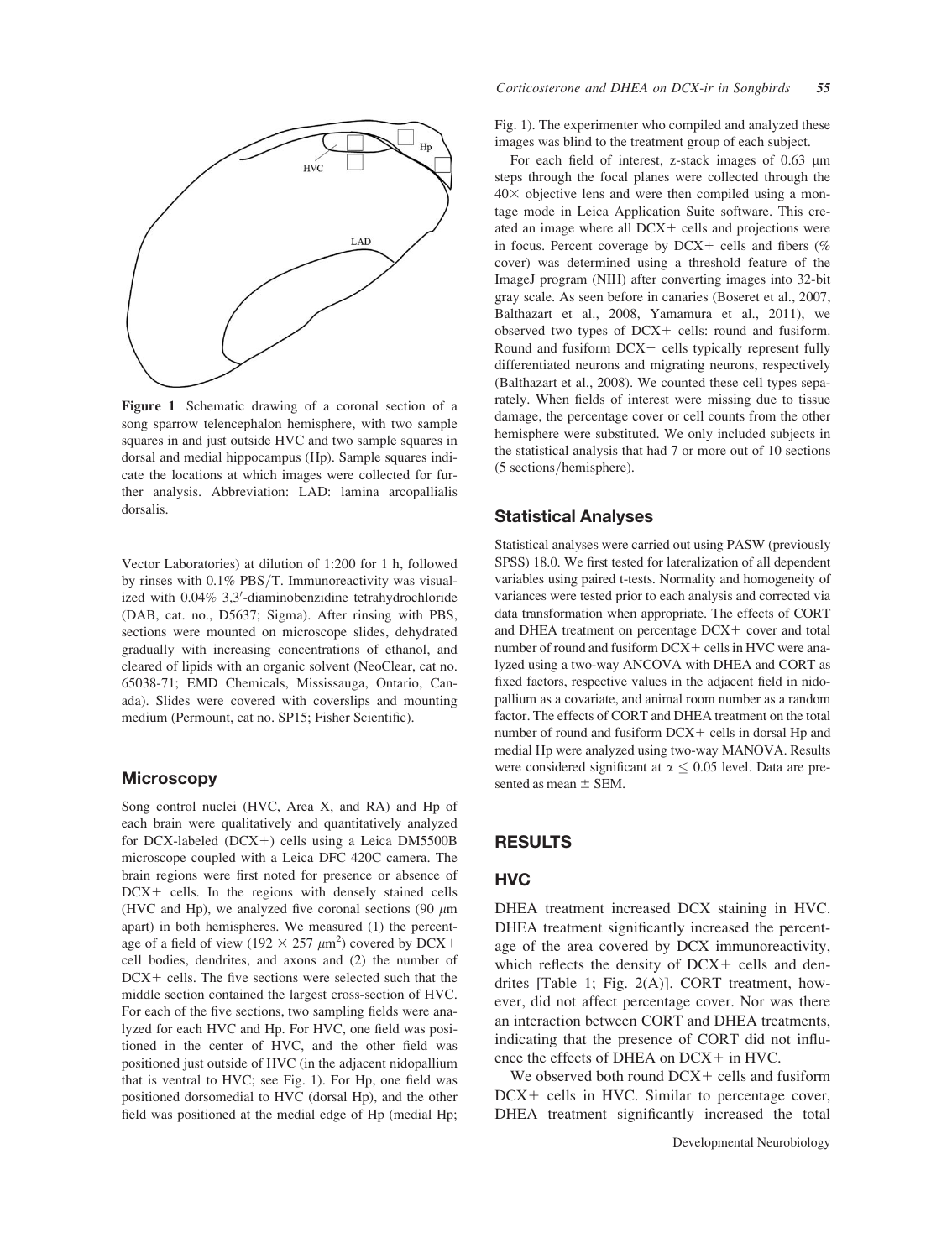| Two-factor ANOVA                  | df   | $F$ ratio | $p$ value |
|-----------------------------------|------|-----------|-----------|
| HVC % cover                       |      |           |           |
| <b>CORT</b>                       | 1,26 | 0.25      | 0.62      |
| <b>DHEA</b>                       | 1,26 | 7.90      | 0.01      |
| $CORT \times DHEA$                | 1,26 | 0.05      | 0.82      |
| <b>HVC</b> fusiform cells         |      |           |           |
| <b>CORT</b>                       | 1,26 | 4.41      | 0.21      |
| <b>DHEA</b>                       | 1,26 | 0.64      | 0.48      |
| $CORT \times DHEA$                | 1,26 | 0.23      | 0.66      |
| <b>HVC</b> round cells            |      |           |           |
| <b>CORT</b>                       | 1,26 | 0.02      | 0.90      |
| <b>DHEA</b>                       | 1,26 | 53.37     | 0.006     |
| $CORT \times DHEA$                | 1,26 | 0.25      | 0.65      |
| HVC total no. of DCX+ cells       |      |           |           |
| <b>CORT</b>                       | 1,26 | 0.06      | 0.83      |
| <b>DHEA</b>                       | 1,26 | 21.32     | 0.023     |
| $CORT \times DHEA$                | 1,26 | 0.34      | 0.60      |
| <b>Dorsal Hp fusiform cells</b>   |      |           |           |
| <b>CORT</b>                       | 1,20 | 1.04      | 0.32      |
| <b>DHEA</b>                       | 1,20 | 0.008     | 0.93      |
| $CORT \times DHEA$                | 1,20 | 1.04      | 0.32      |
| Dorsal Hp round cells             |      |           |           |
| <b>CORT</b>                       | 1,20 | 0.001     | 0.97      |
| <b>DHEA</b>                       | 1,20 | 2.98      | 0.10      |
| $CORT \times DHEA$                | 1,20 | 3.23      | 0.09      |
| Dorsal Hp total no. of DCX+ cells |      |           |           |
| <b>CORT</b>                       | 1,20 | 0.09      | 0.77      |
| <b>DHEA</b>                       | 1,20 | 1.80      | 0.20      |
| $CORT \times DHEA$                | 1,20 | 1.80      | 0.20      |
| <b>Medial Hp fusiform cells</b>   |      |           |           |
| <b>CORT</b>                       | 1,20 | 0.03      | 0.88      |
| <b>DHEA</b>                       | 1,20 | 0.014     | 0.91      |
| $CORT \times DHEA$                | 1,20 | 0.24      | 0.63      |
| <b>Medial Hp round cells</b>      |      |           |           |
| <b>CORT</b>                       | 1,20 | 0.39      | 0.54      |
| <b>DHEA</b>                       | 1,20 | 0.01      | 0.92      |
| $CORT \times DHEA$                | 1,20 | 0.42      | 0.53      |
| Medial Hp total no. of DCX+ cells |      |           |           |
| <b>CORT</b>                       | 1,20 | 0.28      | 0.60      |
| <b>DHEA</b>                       | 1,20 | 0.03      | 0.86      |
| $CORT \times DHEA$                | 1,20 | 0.24      | 0.63      |

Table 1 Effects of CORT and DHEA Treatments on DCX Immunoreactivity

CORT: corticosterone; DHEA: dehydroepiandrosterone; DCX: doublecortin.<br>
Figure 2 Effects of CORT and DHEA on (A) the percent-

number of  $DCX +$  cells (round  $+$  fusiform combined) in HVC [Table 1; Fig. 2(B)]. When round and fusiform  $DCX +$  cells were analyzed separately, it was evident that DHEA only increased the number of round  $DCX +$  cells but had no effect on the number of fusiform  $DCX +$  cells. CORT treatment did not affect the number of  $DCX +$  cells in HVC. We found no interaction between CORT and DHEA on numbers of round or fusiform  $DCX +$  cells.

#### Area X and RA

There were no or almost no  $DCX +$  cells in Area X and RA in subjects from all treatment groups (Fig. 3). Area X was easily visualized by a lack of DCX staining, surrounded by moderate staining in the rest of the medial striatum. In contrast, the arcopallium intermedium, including RA, generally had no staining. Because of the near absence of staining, we did not compare DCX immunoreactivity across treatment groups for these areas.

#### **Hippocampus**

Dark staining of  $DCX +$  cells was concentrated at the subventricular zone and near the medial tip of Hp



age of a standardized area covered by DCX immunoreactivity and  $(B)$  the number of round and fusiform  $DCX +$  cells in HVC of adult male song sparrows (Melospiza melodia) under short-day condition. Males were implanted with either (1) two empty silastic implants, (2) one empty implant and one CORT implant, (3) one empty implant and one DHEA implant, or (4) one CORT implant and one DHEA implant for 28 days. All bars represent untransformed, adjusted means that incorporate a covariate of respective values in the adjacent fields immediately ventral to HVC. Error bars depict SEM.  $* p < 0.05$ . Abbreviations: CORT: corticosterone; DHEA: dehydroepiandrosterone; DCX: doublecortin.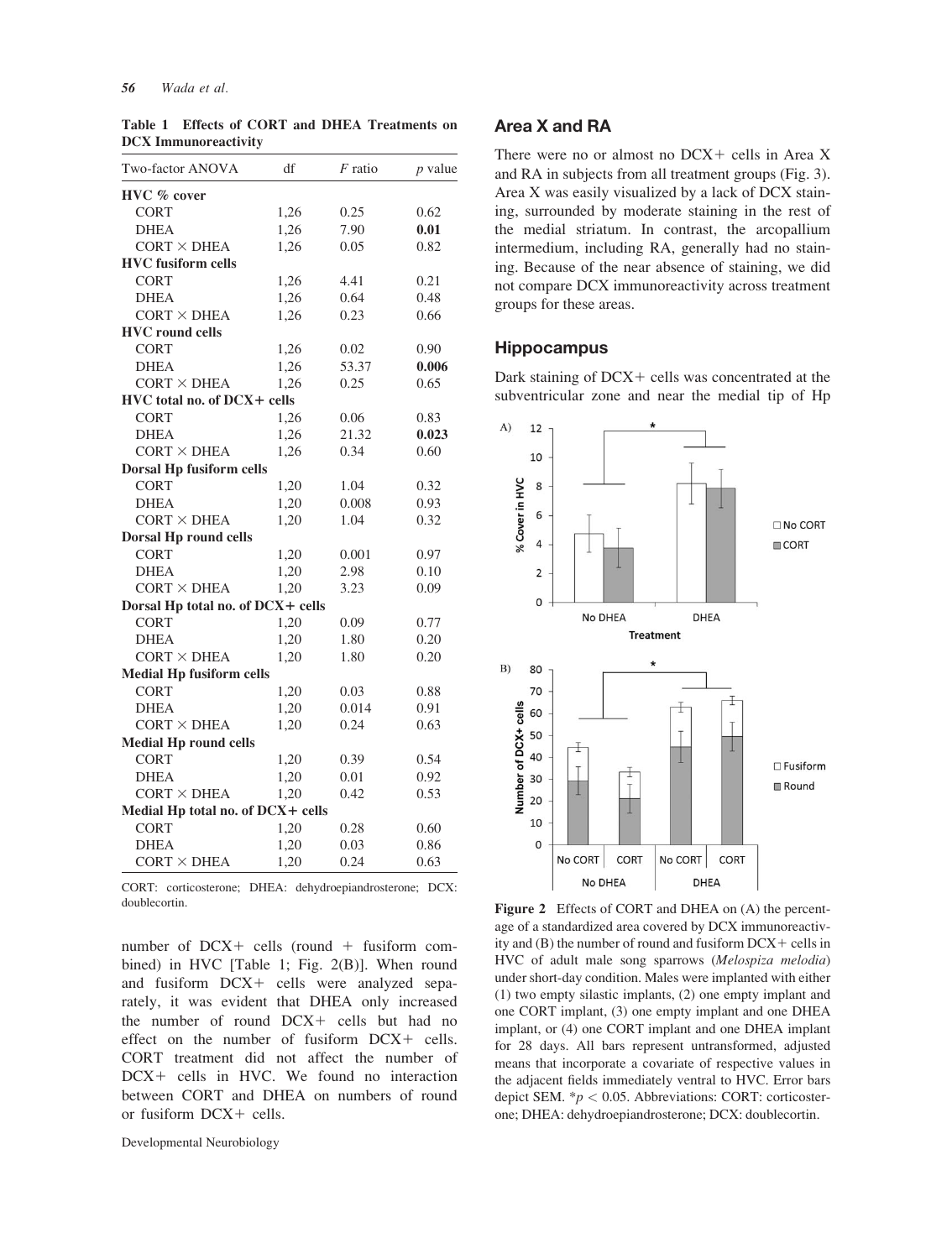

Figure 3 Photomicrographs illustrating little or no doublecortin (DCX) immunoreactivity in Area X (left) and RA (right). The perimeters of Area X and RA are shown with dashed lines. Abbreviation: RA: robust nucleus of the arcopallium. [Color figure can be viewed in the online issue, which is available at wileyonlinelibrary.com.]

(Figs. 1 and 4). We also observed diffuse staining of round cells across the Hp. This diffuse staining could lead to overestimation of percentage cover, thus we omitted measuring percentage cover in Hp and only analyzed cell counts.

Neither steroid had significant effects on the number of DCX+ cells in Hp. The total number of  $DCX +$  cells was always higher in medial Hp than in dorsal Hp (e.g., average of 25 vs. 2 cells in control birds), with large variation in dorsal Hp due to the small number of  $DCX +$  neurons that were present. Neither CORT nor DHEA affected the total number of DCX+ cells (round cells + fusiform cells) in either field of the Hp [Table 1; Fig. 5(A,B)]. When we examined round cells and fusiform cells separately, the pattern remained the same. Neither CORT nor DHEA affected the number of round cells in either field of Hp. Similarly, neither steroid affected the number of fusiform cells in Hp.

## **DISCUSSION**

Newman at al. (2010) showed that CORT decreased, while DHEA increased, HVC volume, mature neuron and neuron recruitment into HVC; however the mechanism was unknown. To determine if CORT and/or DHEA affect neuron recruitment and size of brain regions via altering migration and differentiation of young neurons, we examined DCX immunoreactivity in HVC and Hp of male song sparrows exposed to chronic elevation of CORT and/or DHEA. For HVC, we found that DHEA increased the number of round  $DCX +$  cells as well as the percentage of the area covered by  $DCX +$  migrating cells and their fibers, regard-

less of CORT treatment. CORT had no main effect on DCX immunoreactivity of young neurons in HVC. This suggests that the opposing effects of CORT and DHEA on HVC result from different mechanisms. We also found that DCX immunoreactivity in Hp was not affected by either CORT or DHEA.

We observed little or no DCX immunoreactivity in RA and Area X. RA has very low rates of neuronal incorporation after hatching and completely ceases to receive new neurons in adulthood (Alvarez-Buylla and Kirn, 1997, Wilbrecht and Kirn, 2004). The lack of DCX immunoreactivity in RA in our study is thus consistent with this and is in accordance with previous studies in canaries that reported no or almost no DCX staining in the arcopallium, especially in RA (Boseret et al., 2007, Balthazart et al., 2008). Newman et al. (2010) observed an increase in RA volume in response to DHEA without an increase in  $DCX+$ cells (this study). This supports the earlier findings that the seasonal increase in RA volume is due to neurite growth (DeVoogd and Nottebohm, 1981, Maninger et al., 2009) rather than incorporation of new neurons. In contrast, Area X is one of the brain regions that continue to receive new neurons throughout adulthood (Alvarez-Buylla and Kirn, 1997, Wilbrecht and Kirn, 2004). In fact, Area X shows DCX mRNA expression in adult male zebra finches (Kim et al., 2006) and DCX immunoreactivity in adult canaries (Boseret et al., 2007, Balthazart et al., 2008). Yet, we observed very little DCX staining in Area X. Two previous studies showed that 14- or 28-day treatments of exogenous DHEA did not increase Area X volume in song sparrows under short-day conditions (Soma et al., 2002, Newman et al., 2010). These studies together suggest that during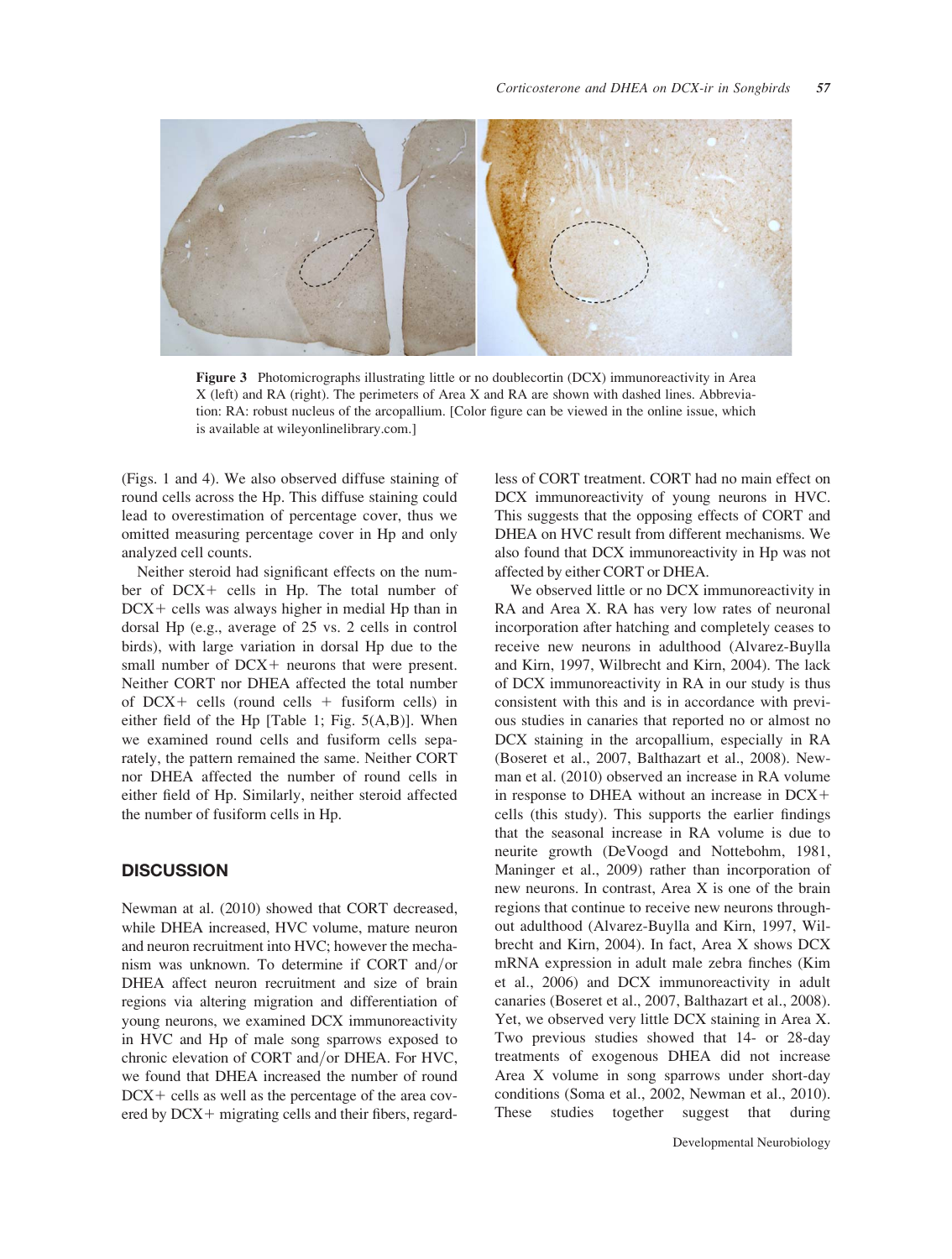

Figure 4 Photomicrographs of doublecortin (DCX) immunoreactivity in HVC (left column) and hippocampus (right column) from subjects given empty implants (control), CORT, DHEA, or  $CORT + DHEA$  for 28 days. The ventral edge of HVC is shown with arrows. Abbreviations: CORT: corticosterone; DHEA: dehydroepiandrosterone. [Color figure can be viewed in the online issue, which is available at wileyonlinelibrary.com.]

nonbreeding season Area X is less sensitive to DHEA compared to HVC in this species.

In Hp of adult song sparrows, DCX immunoreactivity was present, but no effects of CORT or DHEA were observed. This is in contrast with mammalian studies. In rat Hp, CORT inhibits neuron recruitment, partly due to reduction of neuron migration, marked by a reduction in  $DCX +$  cell number (Brummelte and Galea, 2010). Unlike rats, the Hp in birds appears to be less sensitive to CORT. Chronic elevation of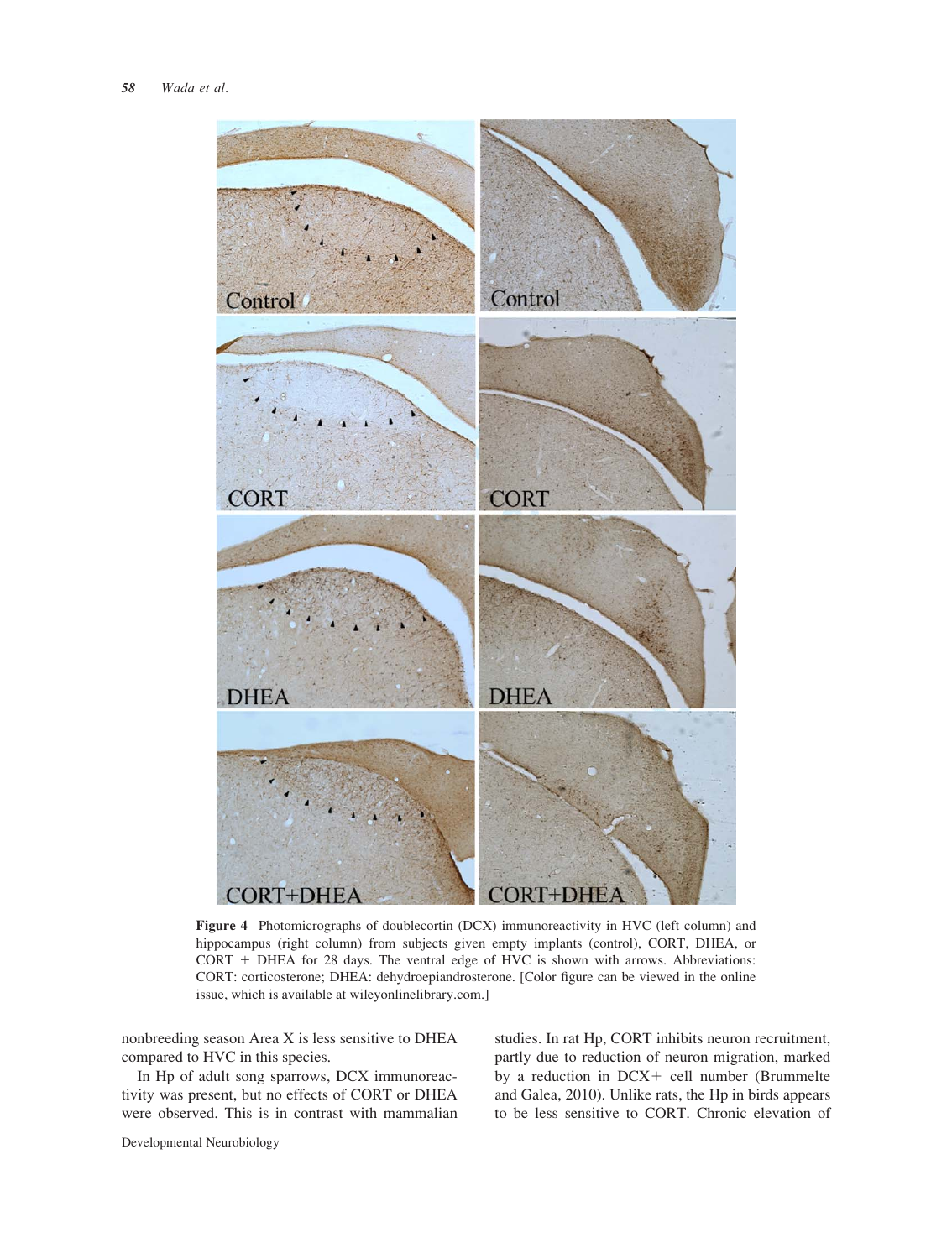

Figure 5 Effects of CORT and DHEA on the total number of round and fusiform  $DCX +$  cells in  $(A)$  dorsal Hp and (B) medial Hp of adult male song sparrows (Melospiza melodia) under short-day condition. All bars represent raw mean values  $\pm$  SEM. Abbreviations: CORT: corticosterone; DHEA: dehydroepiandrosterone; DCX: doublecortin; Hp: hippocampus.

CORT did not alter Hp volume (Pravosudov and Omanska, 2005, Newman et al., 2010), the total number of Hp neurons (Pravosudov and Omanska, 2005), or neuron recruitment in Hp as measured by BrdU incorporation (Newman et al., 2010). Our results are consistent with these previous studies in birds, since CORT did not modify DCX immunoreactivity in song sparrow Hp. DHEA also had no effect on DCX immunoreactivity in Hp of adult song sparrows, despite the fact that DHEA increased the number of BrdU-labeled cells (Newman et al., 2010). This indicates that DHEA increased neurogenesis in Hp through mechanisms other than promoting neuron migration (e.g., neuron survival).

Chronic elevation of DHEA increased  $DCX +$  cells in HVC, suggesting that DHEA increases HVC volume and neuron recruitment in HVC in part by promoting migration and differentiation of young neurons. DHEA has been shown repeatedly to promote neuron survival in mammalian Hp (Karishma and Herbert, 2002, Charalampopoulos et al., 2008, Li et al., 2010, Shoae-Hassani et al., 2011). However, to our knowledge, this is the first study to suggest that DHEA stimulates neuron migration and differentiation into HVC, indicated by DCX immunoreactivity. Interestingly, DHEA only increased the number of round DCX+ cells and did not affect fusiform  $DCX + cell$  number. Assuming that fusiform cells are migrating neurons whereas round cells are differentiating neurons (Balthazart et al., 2008; also see Herrick et al. 2006), this result suggests that DHEA treatment promoted not only migration, but also recruitment of young neurons to HVC. The fact that  $DHEA$  treatment increased both  $NeuN+$  and round  $DCX +$  cell numbers implies that DHEA also promoted differentiation and survival of those immature neurons in HVC. In fact, in embryonic rat forebrain, DHEA reduces apoptosis (Zhang et al., 2002). Similarly, in adult rat Hp, DHEA improves neuron survival (Karishma and Herbert, 2002). Newman et al.  $(2010)$  found that DHEA increased BrdU+ cells at the ventricular zone (Table 2). Taken together, these studies suggest DHEA promotes nearly all steps of neuroplasticity, from proliferation at the ventricular zone to survival of immature neurons. It is worth noting that the number of BrdU and the total number of DCX cells within HVC did not correlate significantly (linear regression, data not shown), highlighting the complex relationship between steroids and the multiple phases of neurogenesis. Further studies are needed to directly measure the effects of DHEA on neuron survival in songbird brains.

Neuronal recruitment into HVC is highest in the fall when plasma testosterone level is low (Kirn et al., 1994, Tramontin and Brenowitz, 1999, 2000). It has been hypothesized that decreasing testosterone levels causes apoptosis of HVC neurons creating space in HVC for new neurons to migrate into (Tramontin and Brenowitz, 1999, Thompson and Brenowitz, 2009). The birds used in this study were on the short-day photoperiod, thus photosensitive. The results of this study suggest that in male song sparrows, DHEA may contribute to the increased neuronal migration and differentiation of HVC neurons during nonbreeding seasons.

How DHEA may increase migration or survival of neurons in HVC is unknown. Intracellular receptors for DHEA have not been found (Widstrom and Dillon, 2004). Since abundant numbers of androgen and estrogen receptors are found in HVC (Balthazart et al., 1992, Gahr et al., 1993, Bernard et al., 1999, Soma et al., 1999) and DHEA is readily converted to androgens and estrogens in HVC (Soma et al., 2004a,2004b, Schlinger et al., 2008, Pradhan et al.,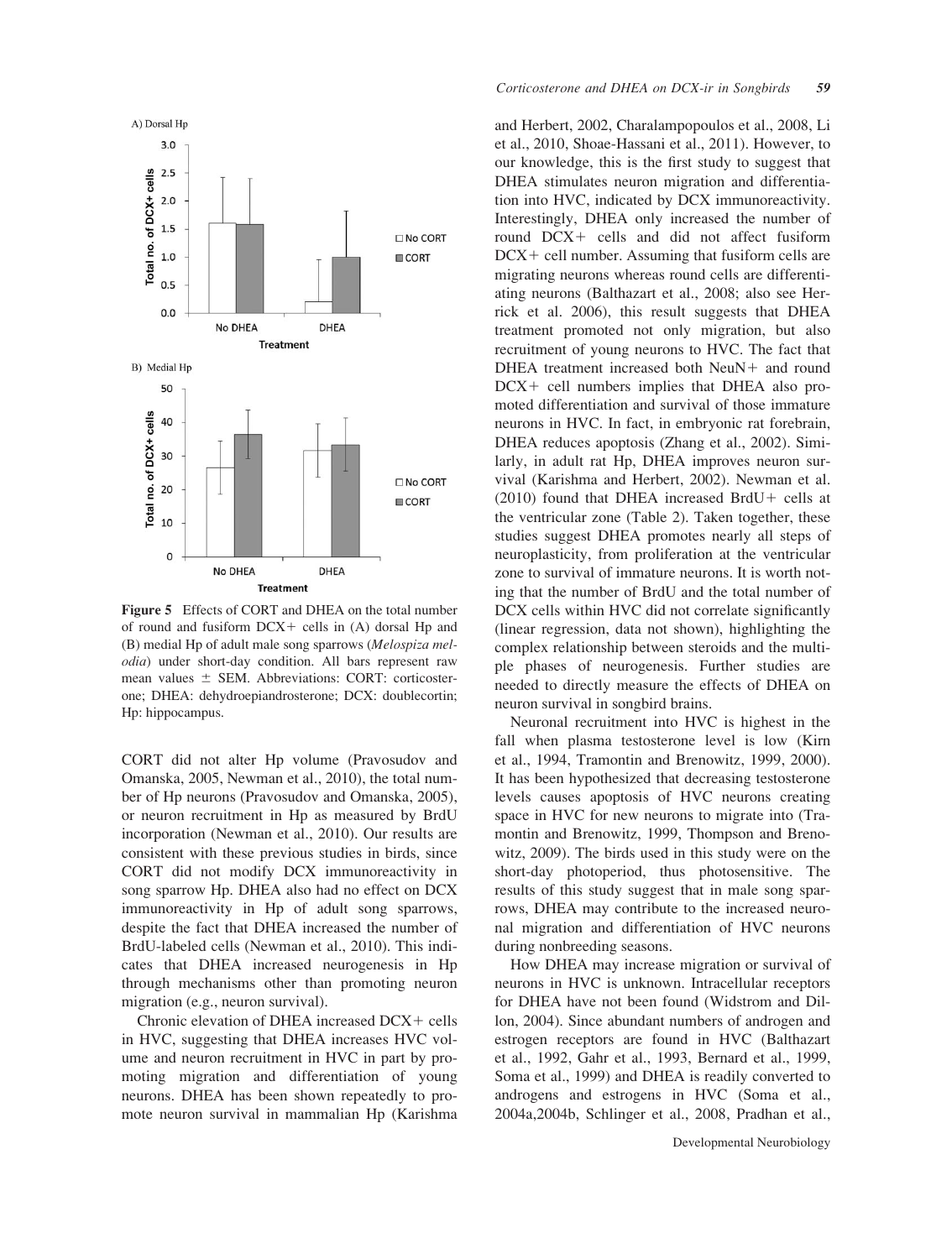|            |                                    | <b>CORT</b>            | <b>DHEA</b> | $CORT \times DHEA$                                                    |
|------------|------------------------------------|------------------------|-------------|-----------------------------------------------------------------------|
| <b>HVC</b> | HVC volume*                        |                        |             | n.s.                                                                  |
|            | Neu $N$ + cell number <sup>*</sup> |                        |             | n.s.                                                                  |
|            | $BrdU + cell number*$              |                        |             | n.s.                                                                  |
|            | $DCX + \%$ cover                   | n.s.                   |             | n.s.                                                                  |
|            | $DCX +$ round cell number          | n.s.                   |             | n.s.                                                                  |
|            | $DCX +$ fusiform cell number       | n.s.                   | n.s.        | n.s.                                                                  |
| RA         | RA volume*                         |                        |             | Significant; DHEA<br>$\uparrow$ volume only in<br>the absence of CORT |
|            | DCX immunoreactivity               | Very few DCX+ cells    |             |                                                                       |
| Area X     | Area X volume*                     | n.s.                   | n.s.        | n.s.                                                                  |
|            | DCX immunoreactivity               | Very few $DCX +$ cells |             |                                                                       |

Table 2 Summary of Effects of CORT and DHEA on Song Control System in Newman et al. (2010) and this Study

CORT: corticosterone; DHEA: dehydroepiandrosterone; DCX: doublecortin; RA: robust nucleus of the arcopallium; n.s.: not significant.

2010), it has been proposed that DHEA acts indirectly through androgen or estrogen receptors. In fact, 3-week treatment with testosterone, but not estradiol, increased fusiform and round  $DCX +$  cells in HVC of female canaries (Yamamura et al., 2011). Interestingly, DHEA increased DCX immunoreactivity in HVC but not in Hp, despite the fact that DHEA increased  $BrdU+$  cell numbers in both areas (Newman et al., 2010). This indicates that DHEA promotes different steps of neurogenesis depending on the brain region.

Chronic elevation of CORT did not alter DCX immunoreactivity in HVC, although CORT suppressed HVC volume and number of mature neurons in HVC in the previous study (Newman et al., 2010). This implies that CORT may be exerting its effects through triggering apoptosis of the neurons, rather than reducing neural migration or recruitment. In rodents, CORT regulates apoptosis in dentate gyrus (Gould et al., 1992; Cameron and Gould, 1994) through dampening brain-derived neurotrophic factor and other growth factors (Schaaf et al., 1997, Gubba et al., 2004, Jacobsen and Mørk, 2006). Surprisingly, we found CORT did not offset the positive effects of DHEA on DCX staining in HVC. Numerous studies demonstrate that DHEA and CORT have opposite effects, where DHEA rescues detrimental effects of CORT (Kalimi et al., 1994). In rats, DHEA rescued negative effects of CORT on neuron numbers (Kimonides et al., 1999), neurogenesis, and neuron survival in Hp (Karishma and Herbert, 2002). In song sparrows, DHEA prevented the reduction in number of mature neurons by CORT in HVC (Newman et al., 2010). In conclusion, this study demonstrates that DHEA increased DCX staining in HVC while CORT had no effect, despite the fact that DHEA and CORT

Developmental Neurobiology

had opposite effects on BrdU+, NeuN+ cell numbers in HVC as well as HVC volume. Taken together with previous studies, our study suggests that CORT and DHEA regulate brain anatomy and neurogenesis via distinct mechanisms, with CORT possibly reducing survival of neurons and DHEA enhancing proliferation, migration, recruitment, and survival of young neurons.

The authors thank Dr. David Sherry for his advice on microscope analysis.

#### REFERENCES

- Alvarez-Buylla A, Kirn JR. 1997. Birth, migration, incorporation, and death of vocal control neurons in adult songbirds. J Neurobiol 33:585–601.
- Alvarez-Buylla A, Kirn JR, Nottebohm F. 1990. Birth of projection neurons in adult avian brain may be related to perceptual or motor learning. Science 249:1444–1446.
- Alvarez-Buylla A, Theelen M, Nottebohm F. 1988. Birth of projection neurons in the higher vocal center of the canary forebrain before, during, and after song learning. Proc Natl Acad Sci U S A 85:8722–8726.
- Ball GF, Riters LV, Balthazart J. 2002. Neuroendocrinology of song behavior and avian brain plasticity: Multiple sites of action of sex steroid hormones. Front Neuroendocrinol 23:137–178.
- Balthazart J, Boseret G, Konkle ATM, Hurley LL, Ball GF. 2008. Doublecortin as a marker of adult neuroplasticity in the canary song control nucleus HVC. Eur J Neurosci 27:801–817.
- Balthazart J, Foidart A, Wilson EM, Ball GF. 1992. Immunocytochemical localization of androgen receptors in the male songbird and quail brain. J Comp Neurol 317:407– 420.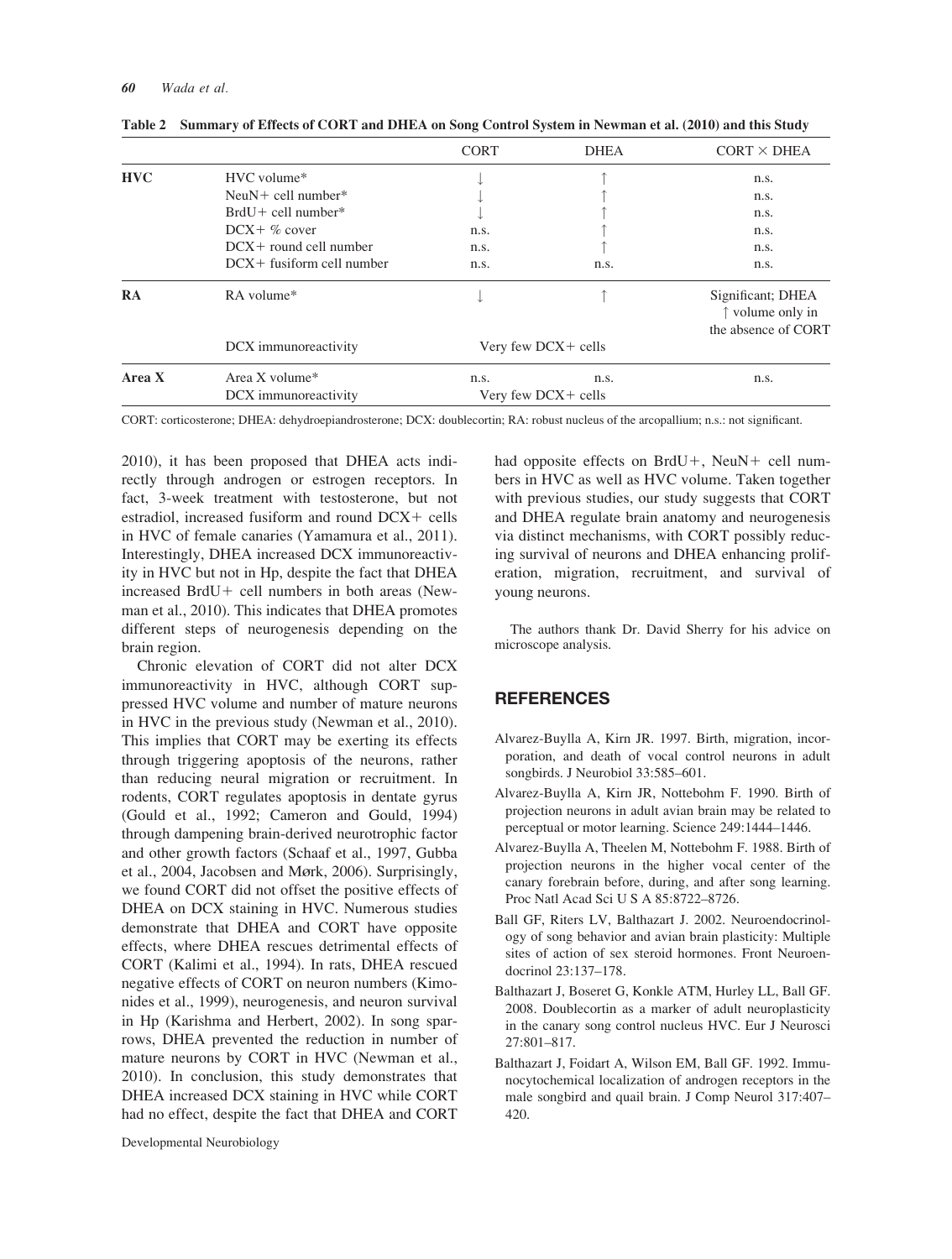- Bernard DJ, Bentley GE, Balthazart J, Turek FW, Ball GF. 1999. Androgen receptor, estrogen receptor  $\alpha$ , and estrogen receptor  $\beta$  show distinct patterns of expression in forebrain song control nuclei of European Starlings. Endocrinology 140:4633–4643.
- Boseret G, Ball GF, Balthazart J. 2007. The microtubuleassociated protein doublecortin is broadly expressed in the telencephalon of adult canaries. J Chem Neuroanat 33:140–154.
- Brummelte S, Galea LA. 2010 Chronic high corticosterone reduces neurogenesis in the dentate gyrus of adult male and female rats. Neuroscience 168:680–690.
- Cameron HA, Gould E. 1994. Adult neurogenesis is regulated by adrenal steroids in the dentate gyrus. Neuroscience 61:203–209.
- Charalampopoulos I, Remboutsika E, Margioris AN, Gravanis A. 2008. Neurosteroids as modulators of neurogenesis and neuronal survival. Trends Endocrinol Metab 19:300–307.
- DeVoogd T, Nottebohm F. 1981. Gonadal hormones induce dendritic growth in the adult avian brain. Science 214: 202–204.
- Francis F, Koulakoff A, Boucher D, Chafey P, Schaar B, Vinet M-C, Friocourt G, et al. 1999. Doublecortin is a developmentally regulated, microtubule-associated protein expressed in migrating and differentiating neurons. Neuron 23:247–256.
- Gahr M, Guttinger HR, Kroodsma DE. 1993. Estrogen receptors in the avian brain: survey reveals general distribution and forebrain areas unique to songbirds. J Comp Neurol 327:112–122.
- Gleeson JG, Lin PT, Flanagan LA, Walsh CA. 1999. Doublecortin is a microtubule-associated protein and is expressed widely by migrating neurons. Neuron 23:257– 271.
- Goldman SA, Nottebohm F. 1983. Neuronal production, migration, and differentiation in a vocal control nucleus of the adult female canary brain. Proc Natl Acad Sci 80: 2390–2394.
- Gould E, Cameron H, Daniels D, Woolley C, McEwen B. 1992. Adrenal hormones suppress cell division in the adult rat dentate gyrus. J Neurosci 12:3642–3650.
- Gubba EM, Fawcett JW, Herbert J. 2004. The effects of corticosterone and dehydroepiandrosterone on neurotrophic factor mRNA expression in primary hippocampal and astrocyte cultures. Mol Brain Res 127:48–59.
- Herrick SP, Waters EM, Drake CT, McEwen BS, Milner TA. 2006. Extranuclear estrogen receptor beta immunoreactivity is on doublecortin-containing cells in the adult and neonatal rat dentate gyrus. Brain Res 1121:46–58.
- Jacobsen JPR, Mørk A. 2006. Chronic corticosterone decreases brain-derived neurotrophic factor (BDNF) mRNA and protein in the hippocampus, but not in the frontal cortex, of the rat. Brain Res 1110:221–225.
- Kalimi M, Shafagoj Y, Loria R, Padgett D, Regelson W. 1994. Anti-glucocorticoid effects of dehydroepiandrosterone (DHEA). Mol Cell Biochem 131:99–104.
- Karishma KK, Herbert J. 2002. Dehydroepiandrosterone (DHEA) stimulates neurogenesis in the hippocampus of the rat, promotes survival of newly formed neurons and prevents corticosterone-induced suppression. Eur J Neurosci 16:445–453.
- Katz A, Mirzatoni A, Zhen Y, Schlinger BA. 2008. Sex differences in cell proliferation and glucocorticoid responsiveness in the zebra finch brain. Eur J Neurosci 28:99– 106.
- Kim Y-H, Peregrine J, Arnold AP. 2006. The distribution of expression of doublecortin (DCX) mRNA and protein in the zebra finch brain. Brain Res 1106:189–196.
- Kimonides VG, Spillantini MG, Sofroniew MV, Fawcett JW, Herbert J. 1999. Dehydroepiandrosterone antagonizes the neurotoxic effects of corticosterone and translocation of stress-activated protein kinase 3 in hippocampal primary cultures. Neuroscience 89:429–436.
- Kirn J, Alvarez-Buylla A, Nottebohm F. 1991. Production and survival of projection neurons in a forebrain vocal center of adult male canaries. J Neurosci 11:1756–1762.
- Kirn J, O'Loughlin B, Kasparian S, Nottebohm F. 1994. Cell death and neuronal recruitment in the high vocal center of adult male canaries are temporally related to changes in song. Proc Natl Acad Sci 91:7844–7848.
- Kirn JR. 2010. The relationship of neurogenesis and growth of brain regions to song learning. Brain Lang 115:29–44.
- Kirn JR, Clower RP, Kroodsma DE, Devoogd TJ. 1989. Song-related brain regions in the red-winged blackbird are affected by sex and season but not repertoire size. J Neurobiol 20:139–163.
- Li L, Xu B, Zhu Y, Chen L, Sokabe M, Chen L. 2010. DHEA prevents Abeta25-35-impaired survival of newborn neurons in the dentate gyrus through a modulation of PI3K-Akt-mTOR signaling. Neuropharmacology 59: 323–333.
- Maninger N, Wolkowitz OM, Reus VI, Epel ES, Mellon SH. 2009. Neurobiological and neuropsychiatric effects of dehydroepiandrosterone (DHEA) and DHEA sulfate (DHEAS). Front Neuroendocrinol 30:65–91.
- Ming G-l, Song H. 2005. Adult neurogenesis in the mammalian central nervous system. Annu Rev Neurosci 28: 223–250.
- Newman AEM, MacDougall-Shackleton SA, An Y-S, Kriengwatana B, Soma KK. 2010. Corticosterone and dehydroepiandrosterone have opposing effects on adult neuroplasticity in the avian song control system. J Comp Neurol 518:3662–3678.
- Nottebohm F. 1981. A brain for all seasons: Cyclical anatomical changes in song control nuclei of the canary brain. Science 214:1368–1370.
- Nottebohm F. 2002 Neuronal replacement in adult brain. Brain Res Bull 57:737–749.
- Pradhan DS, Newman AE, Wacker DW, Wingfield JC, Schlinger BA, Soma KK. 2010. Aggressive interactions rapidly increase androgen synthesis in the brain during the non-breeding season. Horm Behav 57:381–389.
- Pravosudov VV, Omanska A. 2005. Prolonged moderate elevation of corticosterone does not affect hippocampal